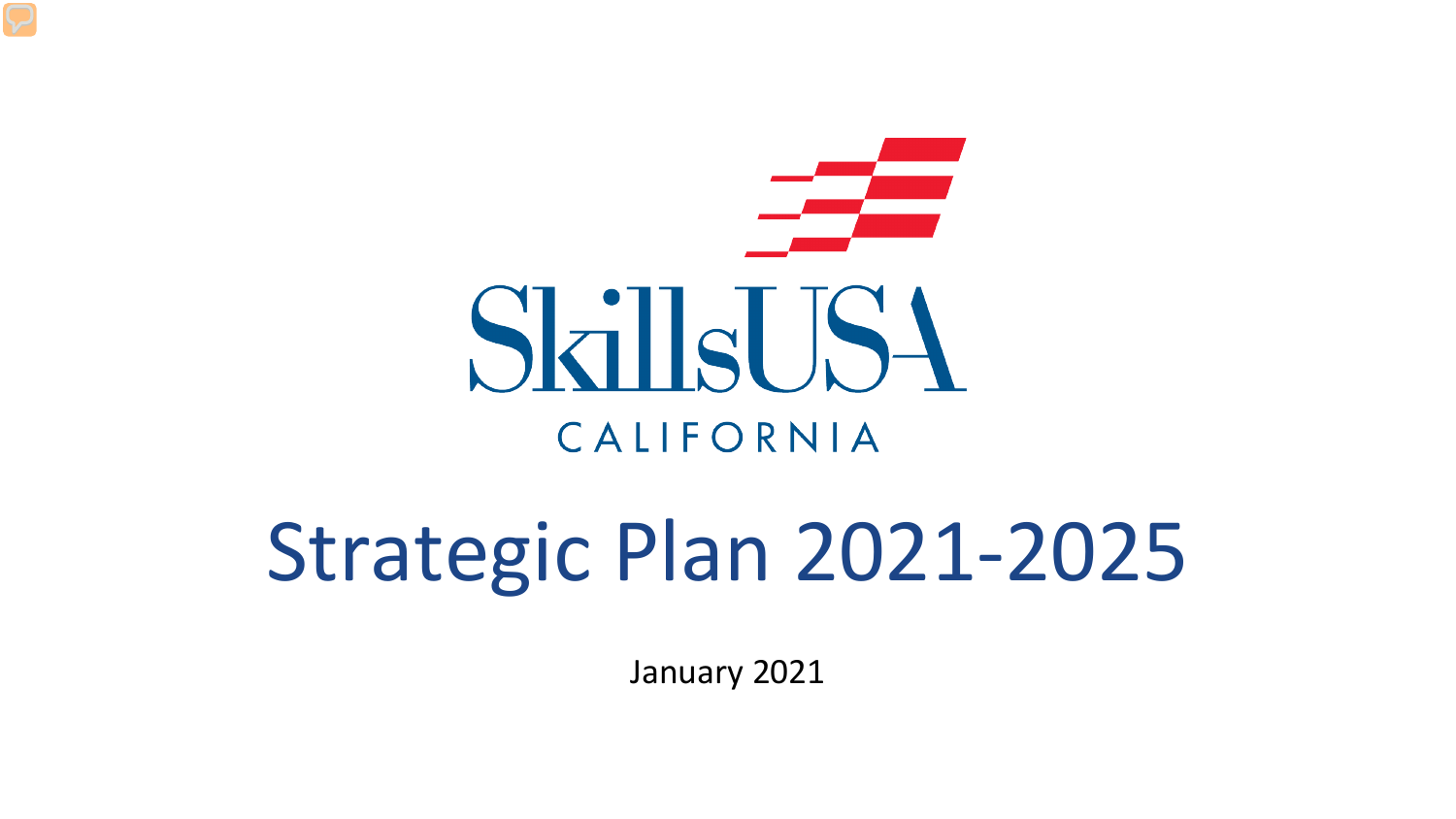### Vision & Mission



- **Vision 2025:** To provide a positive career influence on every student and in every career technical education classroom in California.
	- Lead the way in career technical education in California.
	- Enable informed career decisions based on interest through experience and application.
- **Mission:** SkillsUSA California empowers its members to become world- class workers, leaders and responsible American citizens. SkillsUSA California improves the quality of our state and nation's future skilled workforce through the development of personal, workplace and technical skills grounded in academics.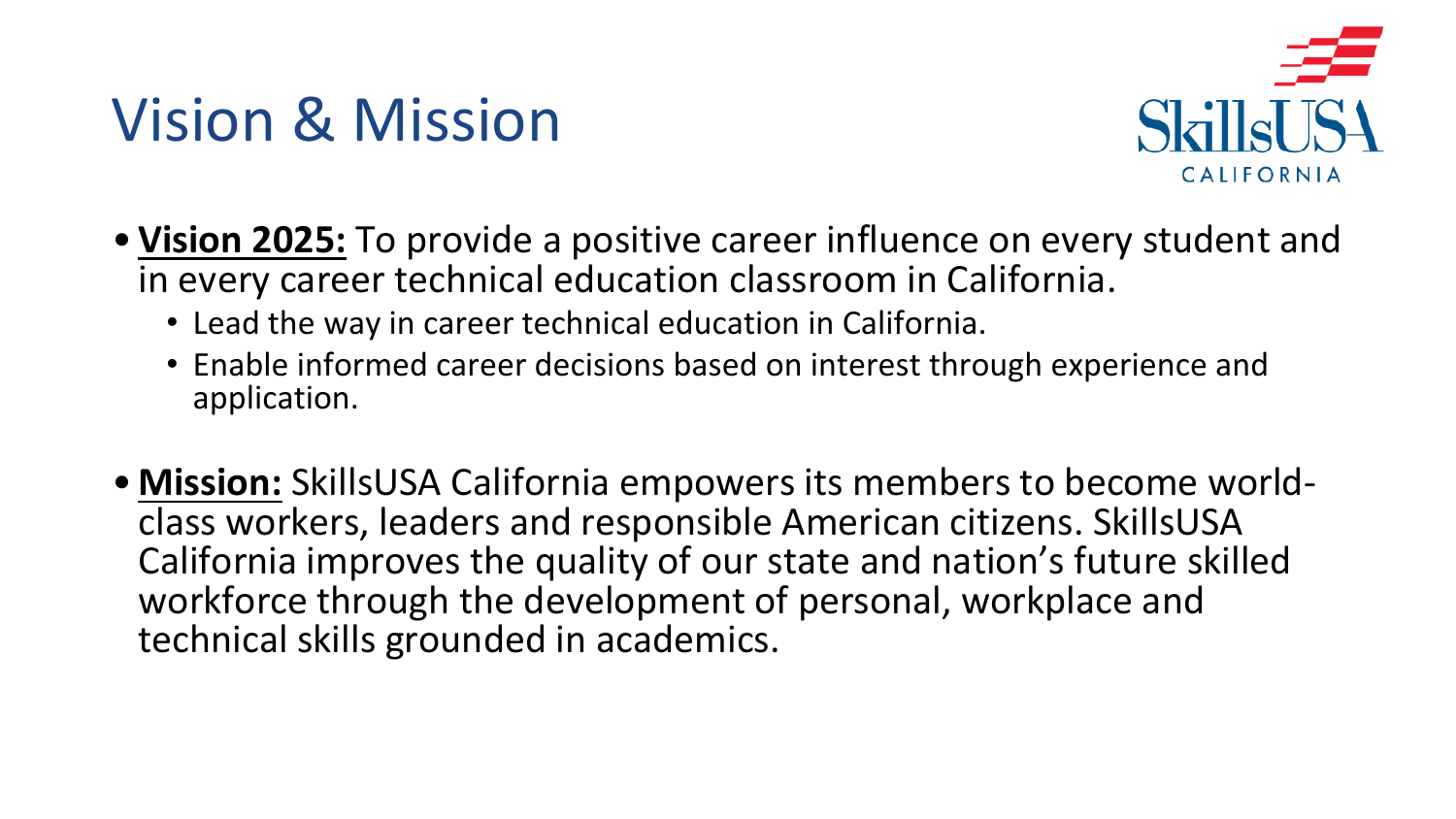### Values



- Integrity
- Respect
- Responsibility
- Citizenship
- Service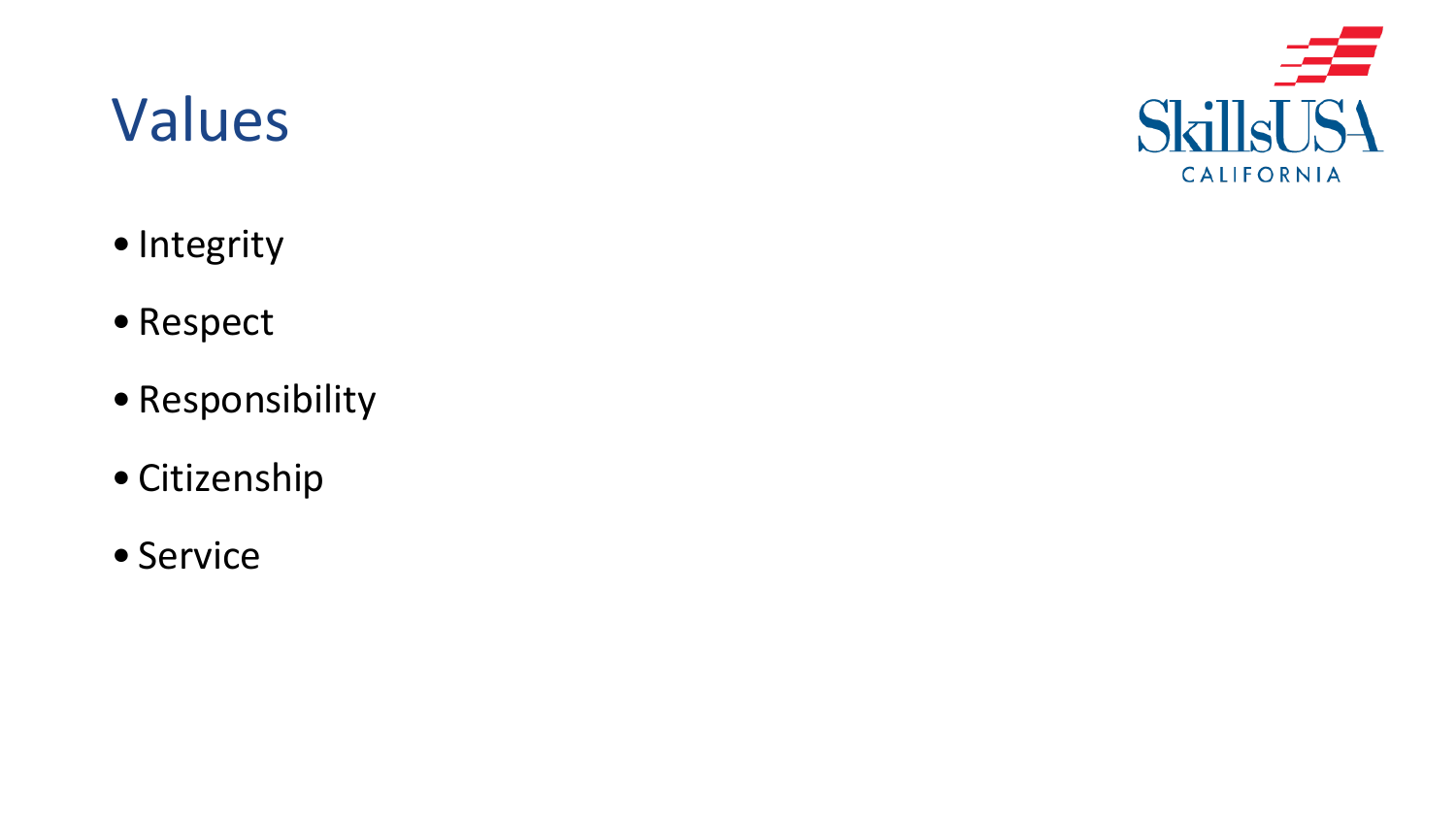



#### Be a Leading CTSO in California

Become Self **Sustaining** 

Increase Engagement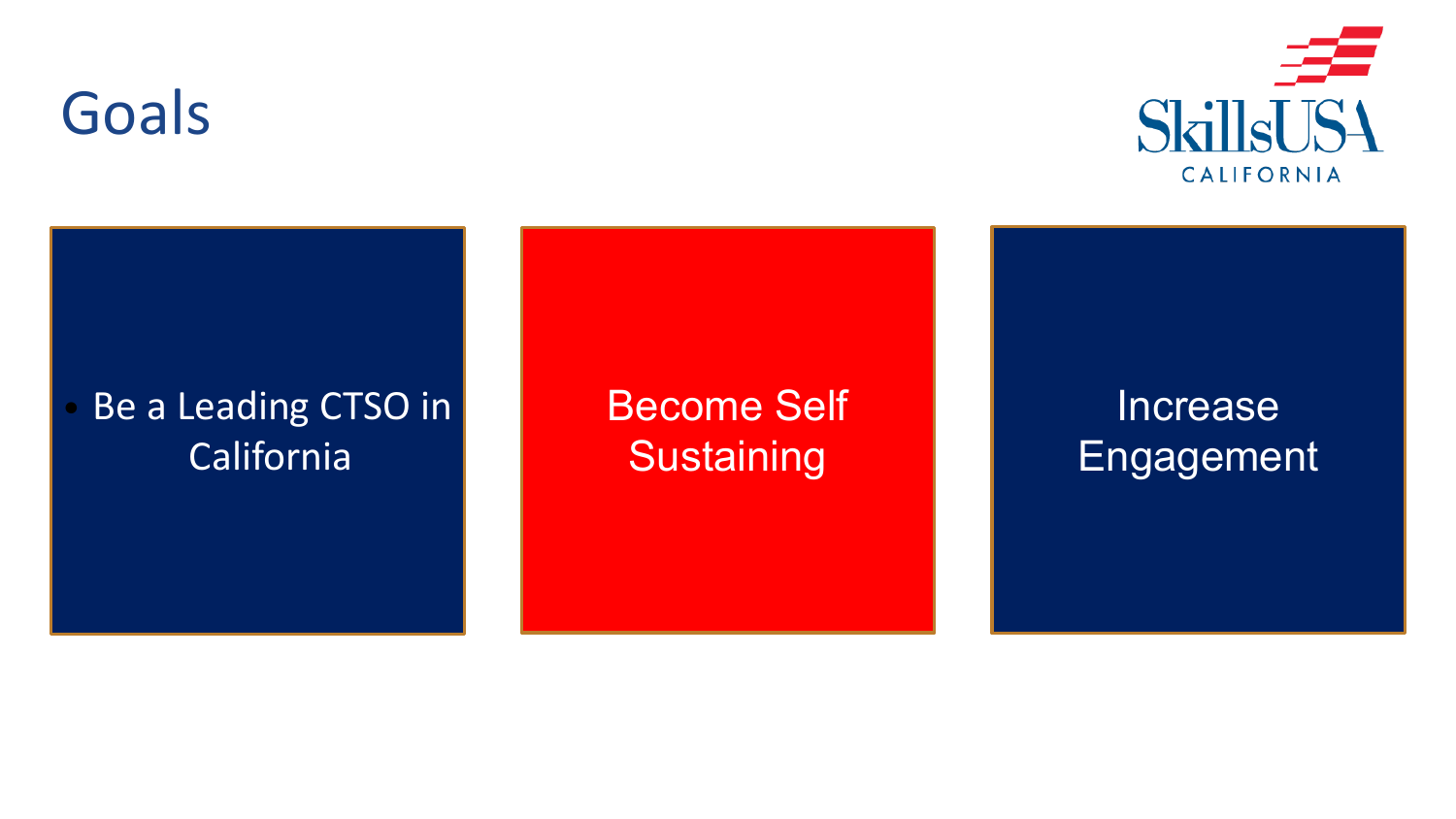### Be a leading CTSO in California



- Build and maintain a highly engaged relationship with the California Government
- Create a world class partnership program to engage local business and industry
- •Drive consistent, high quality chapter performance
- Build a structured advocacy program to drive awareness in the benefits of the skilled trades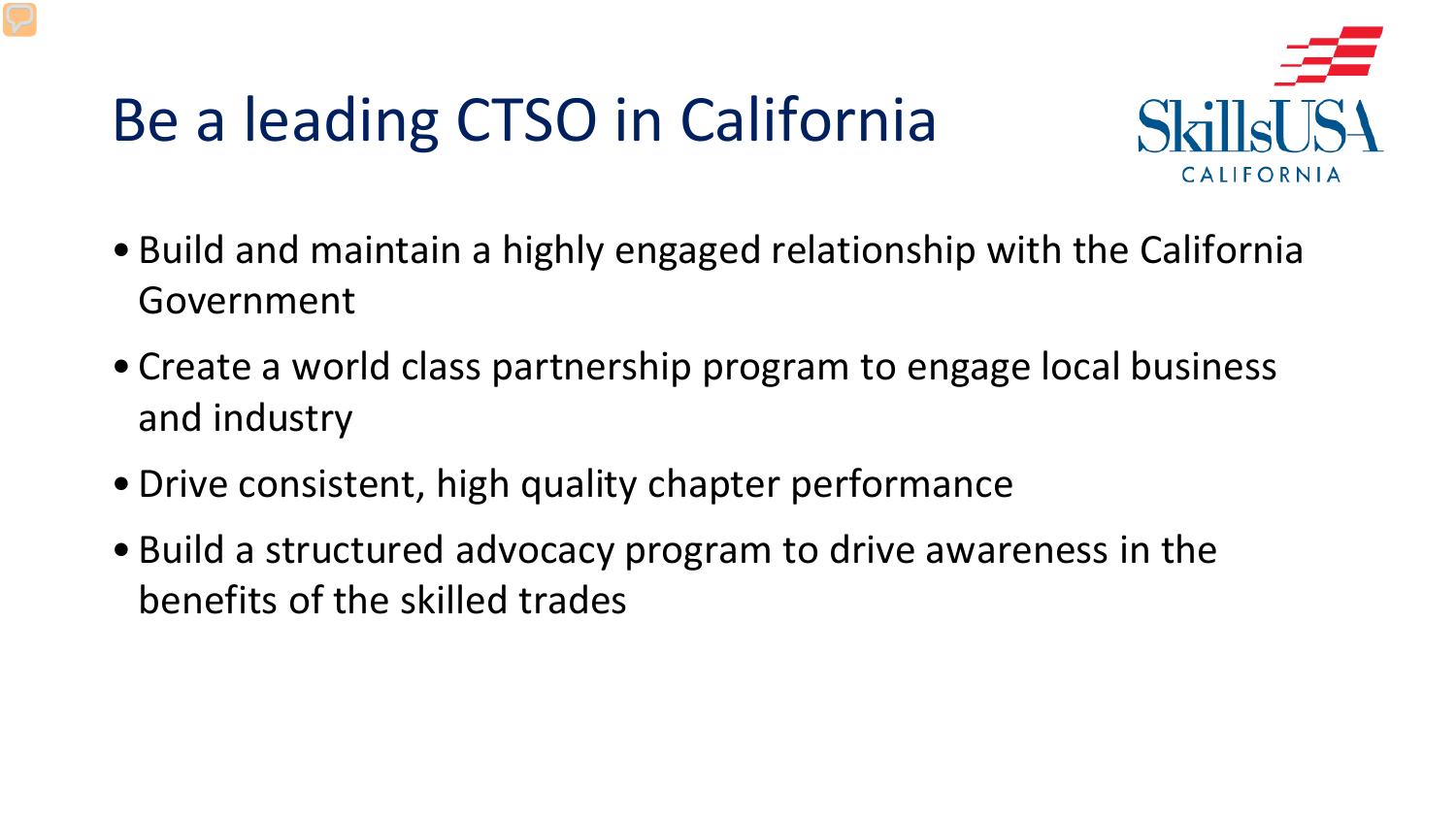### Become Self Sustaining



- •Drive broader financial engagement through industry partnerships
- Secure high-level funding from the California Department of Education
- Create a structured fundraising plan including targeted sources
- Explore alternative revenue streams
	- Grants
	- Endowments
	- Merchandise Sales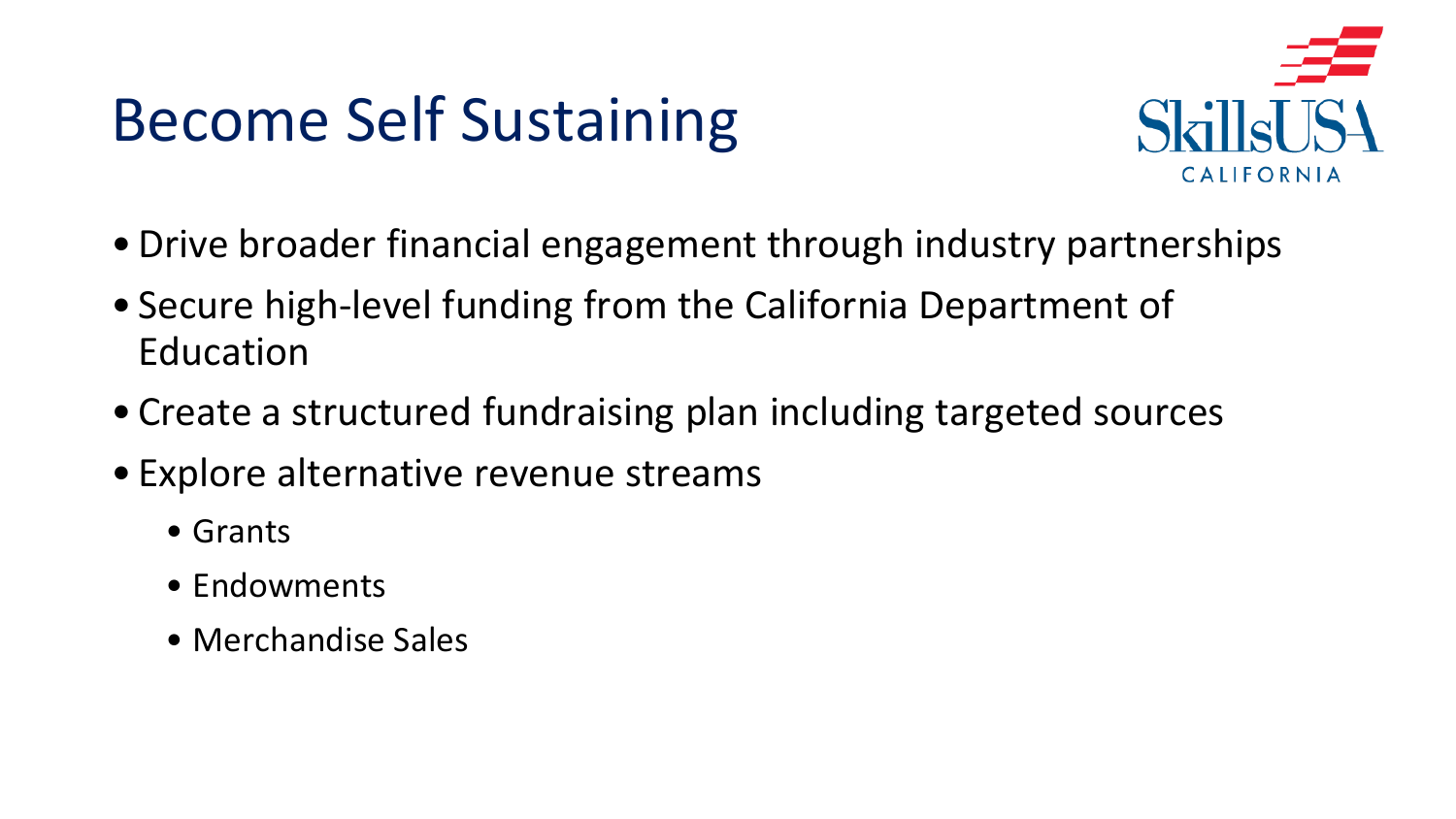#### Increase Engagement



- Create opportunities for lifetime engagement of members
- •Develop and maintain a world class website
- Showcase more student created content
- •Drive more virtual events
- Implement a structured, targeted Social Media Strategy